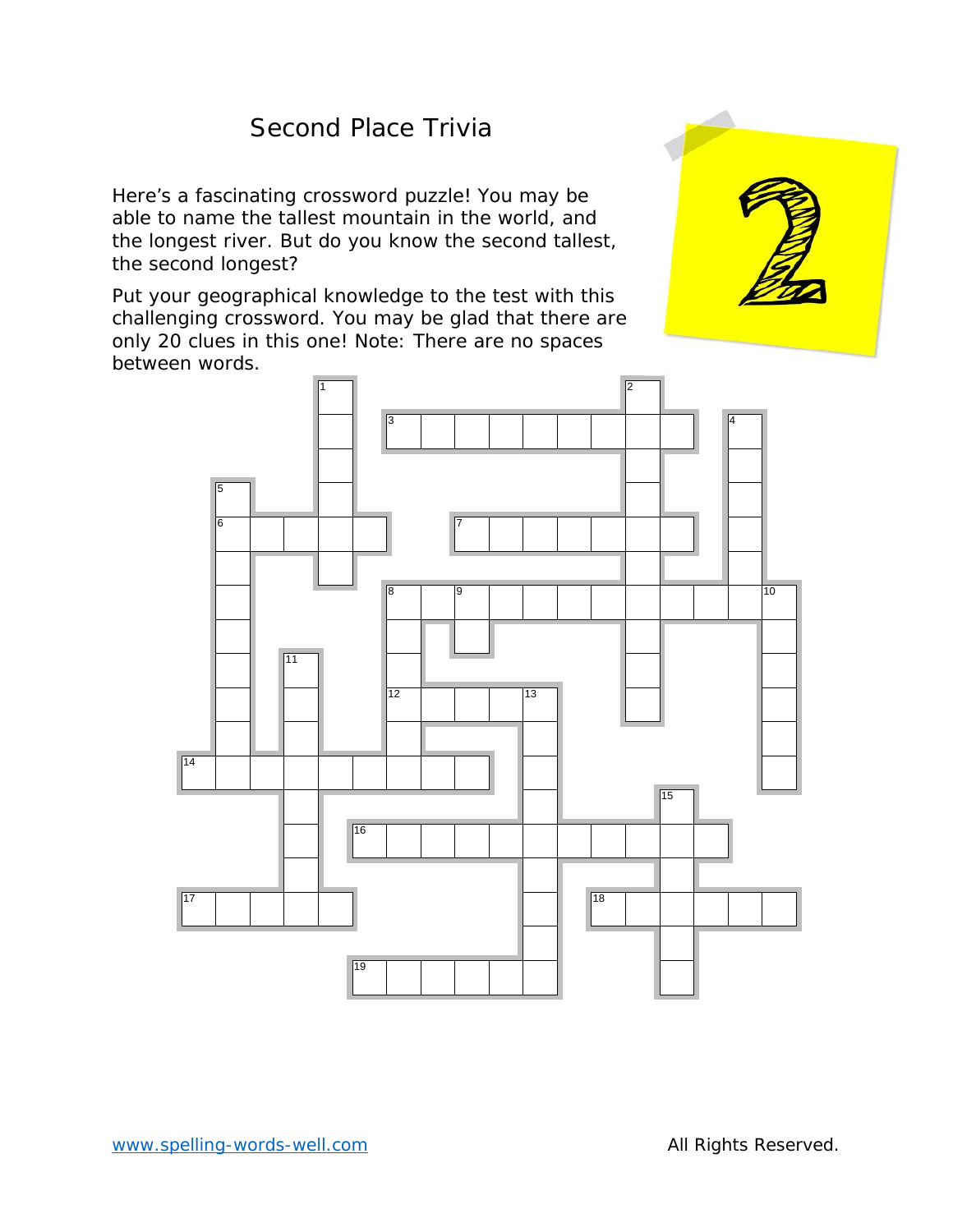### Clues

### Across

- 3. Second largest lake in the U.S. (2 wds.)
- 6. Second most populated country in the world
- 7. Second largest country, by area, in Europe
- 8. Second largest lake in the world (2 wds.)
- 12. Second most populated city in India
- 14. Second largest island in the world (2 wds.)
- 16. Second deepest ocean in the world (2 wds.)
- 17. Second largest state by area in the U.S.
- 18. Second longest river in the world
- 19. Second largest continent

### Down

- 1. Second least densely populated country on Earth
- 2. Second largest city in the U.S., by population
- 4. Second smallest country in the world
- 5. Country with the second highest population density in the world
- 8. Second largest city in Europe, by population
- 9. Second tallest mountain in the world
- 10. Country with the second highest number of neighboring countries
- 11. Second largest landlocked country, by area, in the world
- 13. Country with the second longest coastline
- 15. Country with the second largest area in the world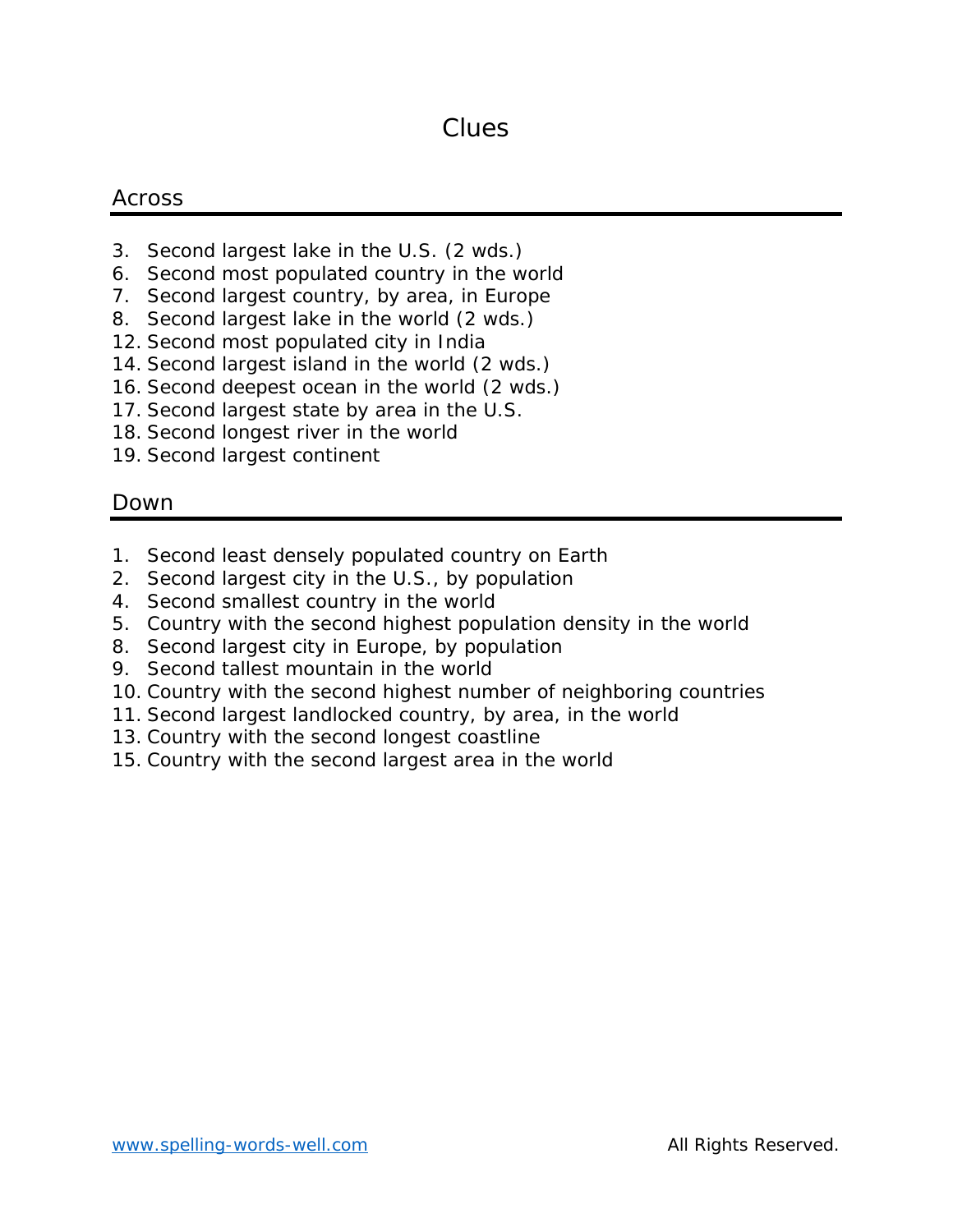## Answers